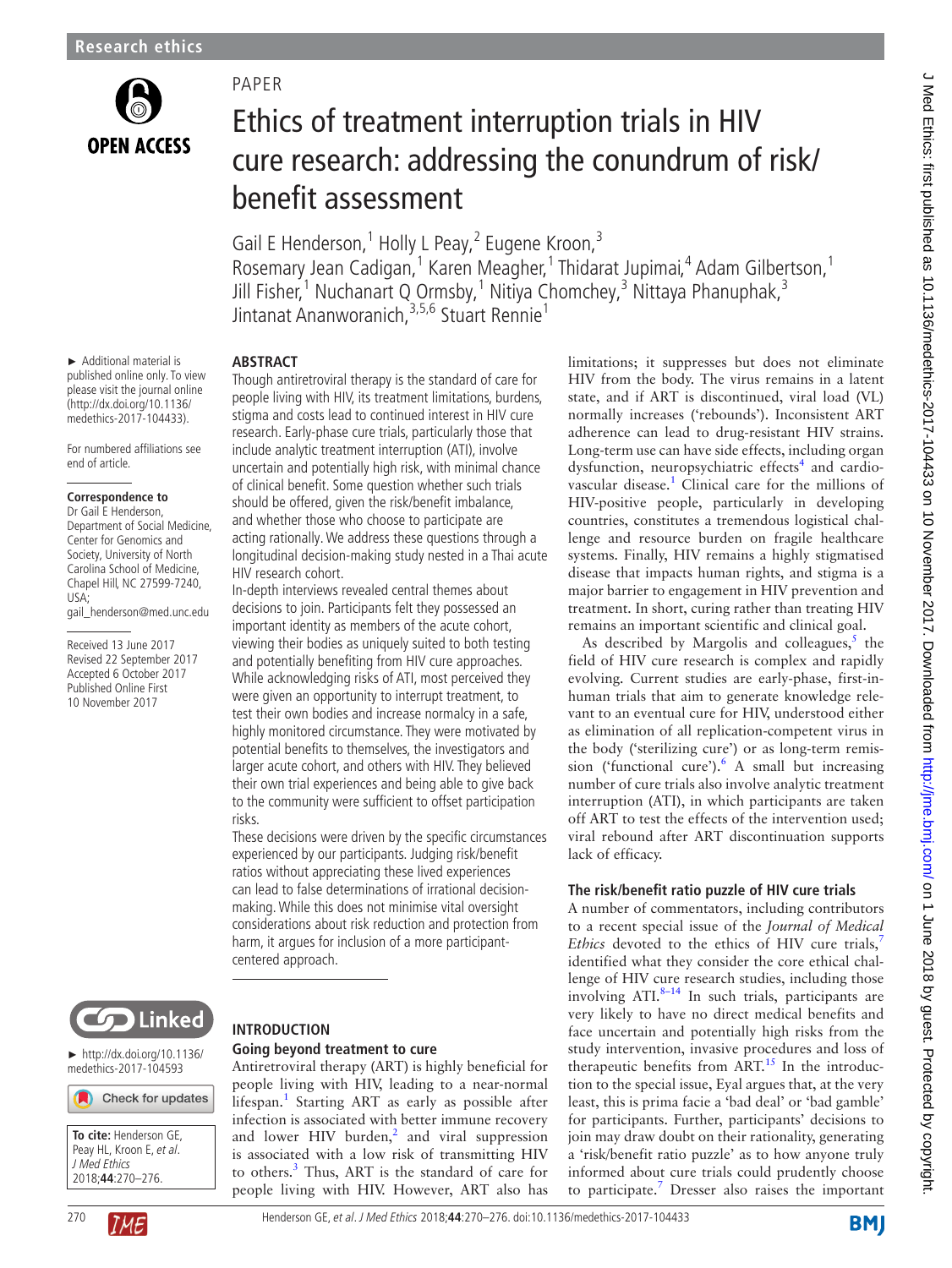question of whether it is ethical for researchers to run such studies and for ethics boards to approve them because of their unfavourable risk/benefit ratio, and since participants seem likely to be worse off for participating.<sup>15</sup>

Eyal suggests a spectrum of candidate solutions to address these concerns.<sup>[16](#page-6-1)</sup> For example, one could argue that a well-informed person should be permitted to consent to a trial that might look like a 'bad gamble' given that as autonomous adults, they are permitted to engage in bad gambles in other domains of life. Second, one could also reduce the risks of the study, for example, through careful participant selection, extensive health monitoring and other safeguards. A third approach is for researchers to enhance the benefit side of the equation, such as by offering financial compensation that would contribute to a more positive risk-benefit assessment of research.<sup>17</sup> Another approach would address the problem by considering societal as well as individual benefits associated with research; that is, what initially looks like a bad gamble for individuals may not be a bad gamble overall.<sup>18–20</sup> As such, the research could arguably be ethically permissible on these grounds, though one might still worry that participants are recklessly sacrificing themselves for the greater good. In all of these approaches to resolving the 'risk/ benefit ratio puzzle,' the arguments largely leave unexplored the initial framing of participant decision making as a process where individuals weigh risks and benefits based on their own values and preferences. Our data from HIV cure research in Thailand, reported below, suggest an important variant on the 'enhancing the benefits' approach to the puzzle: that on closer inspection, participants find HIV cure research participation more valuable than one might expect, and therefore worth doing despite the risks.

In this paper, following Evans' report on the carefully considered decisions of four HIV cure trial participants, $2<sup>1</sup>$  and other similar investigations,  $20\frac{22\frac{23}{2}}{8}$  we contend that a fuller depiction of cure research decision making, grounded in empirical data, is ethically relevant. As we have argued, $^{24}$  $^{24}$  $^{24}$  it is critical to undertake empirical investigations of those recruited to HIV cure trials (both those who choose to participate and those who decline), to assess their motivations, expectations and decision processes. These findings can then be used to develop effective ways to communicate about study goals and unknown risks associated with participation, particularly with planned ATI.<sup>[24](#page-6-6)</sup> Further, such data can form frameworks to evaluate the salient features of participant decision making in subsequent research.<sup>[25](#page-6-7)</sup>

Here we present data from our social science and ethics study currently under way in Bangkok, Thailand. This interview study is embedded within a series of early-phase HIV cure trials, all of which include ATI. The trials recruit from a cohort of individuals, termed the SEARCH cohort.<sup>2627</sup> Starting in 2009, SEARCH clinical investigators began identifying and treating individuals at the very early stages of acute HIV infection. Cohort members were then followed at the Thai Red Cross AIDS Research Centre in Bangkok. The SEARCH clinical trial team, keenly aware of the ethical concerns associated with this research, invited our group to conduct a longitudinal decision-making study of SEARCH cohort members recruited to HIV cure trials. Our project is called the SEARCH HIV Cure Trials Decision-Making Study (hereafter the Decision-Making Study or DMS). No clinical investigators (members of the SEARCH or cure trial teams) have access to the data or the analysis files, and are not involved in the coding or interpretation of the interview data nor the interviews themselves. They are, however, queried as expert resources when the analytic team has questions about interpretation of HIV or trial-related issues, and have participated in manuscript development.

## **The SEARCH study**

Nearly 500 people are enrolled in the SEARCH cohort. The majority are well maintained on ART and have an undetectable VL. The cohort almost entirely comprises men who have sex with men (96%). The median age is 26, and participants are, on average, better educated than the general Thai population. SEARCH cohort members are recruited to HIV cure trials based on strict eligibility criteria, and should they not qualify or decline one invitation, they may be recruited for a subsequent trial. Because of early ART, they have lower HIV burden, a factor hypothesised to be important for reaching a functional cure of  $HIN<sup>28</sup>$ 

#### **The Decision-Making Study**

We initiated our semistructured interview protocol with individuals in the SEARCH cohort who consented to participate in SEARCH 019, the first in the series of HIV cure trials that were initiated in 2015. Although the DMS includes individuals who have joined or declined subsequent HIV cure trials, here we focus on interviews with 12 participants in 019.

#### **The SEARCH 019 HIV cure trial**

SEARCH 019 was a randomised trial that compared the efficacy of adding vorinostat/hydroxychloroquine/maraviroc to standard-of-care ART in controlling HIV once treatment was interrupted. Participants, all Fiebig stage 3 or 4, were randomised into two study groups: 10 who received the three-drug regimen in addition to existing ART, and 5 who continued ART drugs only. Participants underwent ATI at week 10. VL was monitored weekly and ART was resumed when confirmed VL>1000 copies/ mL.<sup>29</sup> During the course of the trial, participants were recruited to optional procedures, which they could decline without impacting their ability to remain in the trial. The consent form informed participants that the trial included ATI and described the risks of the three experimental drugs in detail.

Of the 15 participants in SEARCH 019, twelve accepted our invitation to be interviewed. A compensation of 500 Thai Baht (approximately US\$15) was provided for the hour-long, face-toface interview. At the time of the interviews, one had been withdrawn before ATI due to side effects of the three-drug regimen. All other participants had experienced viral rebound after ATI, knew of their rebound status and were either back on ART or soon to reinitiate ART (see [table](#page-1-0) 1).

All DMS interviews (see online [supplementary appendix 1](https://dx.doi.org/10.1136/medethics-2017-104433)) were conducted in Thai, audio-recorded and transcribed.

<span id="page-1-0"></span>

| Decision-Making Study participants' background data<br>Table 1 |                                                                                                                      |  |
|----------------------------------------------------------------|----------------------------------------------------------------------------------------------------------------------|--|
| <b>Number of participants</b>                                  | 12                                                                                                                   |  |
| Mean years enrolled in SEARCH                                  | 3.8 years (range 2–6 years)                                                                                          |  |
| Gender                                                         | Male 10, female 2                                                                                                    |  |
| Median age                                                     | 28 (range 24–53 years)                                                                                               |  |
| Level of education                                             | 1 Primary<br>4 High school/basic technology school<br>1 Advanced technology school<br>6 Bachelor of Arts (BA) degree |  |
| Median days off antiretroviral<br>therapy (ART) in 019 trial   | 36 (range 16-115 days)                                                                                               |  |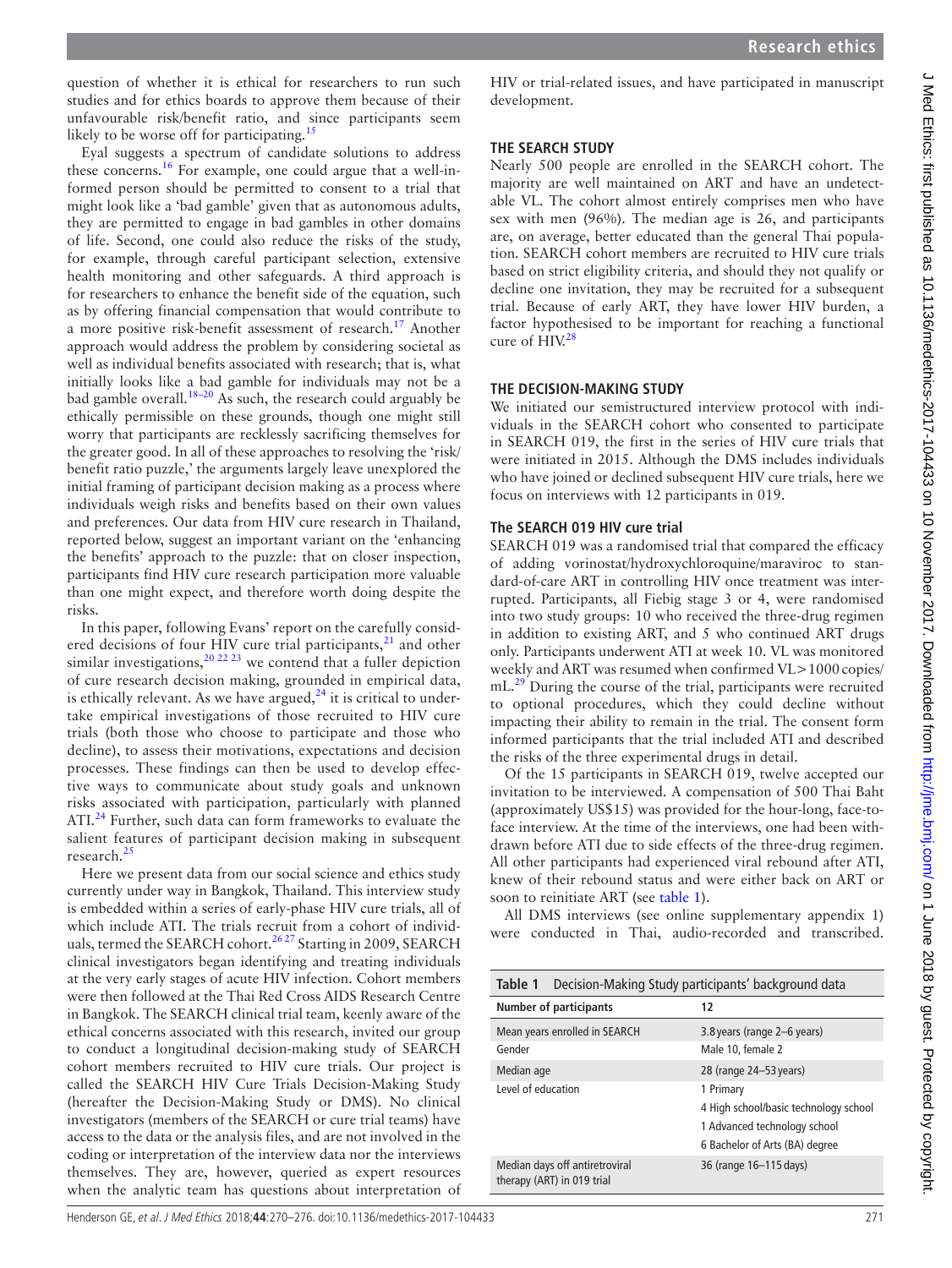Transcripts were then translated and checked for accuracy by both Thai and US-based team members. Participants responded to a series of semistructured questions about their experiences of being diagnosed with acute HIV and joining the SEARCH cohort, their HIV cure trial decision making and their trial experiences. To develop the initial codebook, the 12 SEARCH 019 interview transcripts were read by five members of the US team. Thirty-three codes were developed, defined and applied to the transcripts using the MAXQDA text program by two US team members (see online [supplementary appendix 2](https://dx.doi.org/10.1136/medethics-2017-104433)). A separate audit of code reports was conducted by two other team members to assess their usability.

This preliminary set of findings, comprising only cross-sectional analysis of interviews from participants in one trial, is the first from a much larger set of longitudinal data about decision making by those recruited to join the cure trials. Here we focus on study participants' decision motivations and their perception of the risk/benefit balance, and report themes relevant to the ethical debates about enrolling individuals into HIV cure trials.

## **Decision-making study results**

We report results from the interview analysis in the order that questions were most often posed and discussed. The quotes reflect transcript data that were translated from Thai to English and checked and revised based on translation errors and interpretative challenges. After then making syntax changes as necessary to interpret the data, our team did not further modify the transcripts and associated quotes to refine the translation. In selecting illustrative quotes, we note the interviewee number in brackets.

## **Context of SEARCH acute cohort**

SEARCH 019 participant assessments of the trial's risks and benefits were influenced by their acute status and experience as members of the SEARCH acute cohort in Bangkok. 'Cohort belonging' is thus one layer of the context in which HIV cure trial participants made their decisions about these trials.

## SEARCH identity

Interview participants reported trust and confidence in the SEARCH team to optimally manage their HIV. Several felt lucky to find SEARCH shortly after infection and being encouraged to begin treatment quickly. They often contrasted the SEARCH experience with what they judged to be less personal care at overly burdened public hospitals. Every interviewee reported positive perceptions of the care provided by staff, especially the nurses who were often available at all hours for phone calls to answer questions and offer support.

## Useful bodies for HIV science

Participants perceived other important aspects of being diagnosed at the earliest stages of infection, including the expectation for an improved chance for prolonged viral control after ATI, and the resulting value that researchers place on acute status in a research cohort. Several participants perceived that, as acutely diagnosed people, they had a better chance of prolonged ATI than others with HIV. Their bodies were thus described as providing reciprocal benefit to the participant, SEARCH and the HIV community, and several contrasted this with the many negative implications of HIV infection. Participants felt pleased to occupy this important category, regarding recruitment to a cure trial as being tapped to be 'representative' of a special group.

As one said, "Our bodies (referring to 019 participants) may be stronger than others because we took the drug at the first stage of infection and it may suppress the virus better" (Participant 04). Several talked about being happy to be used as 'guinea pigs'. This term was not pejorative, but rather depicted the opportunity to act as 'experimental items' for the benefit of science and society. One said, "We do not have many chances to be useful in the world… We are guinea pigs, that's right…. The guinea pig is useful… The main benefit may not happen to us directly but it will happen to other people definitely" (Participant 06).

## **Decision making for SEARCH 019**

The 12 study participants recounted their motivations for joining SEARCH 019, their relative ease making the decision and thoughts after the trial ended. Their self-portraits were diverse, varying in the extent they expressed worry about the decision, were positive thinkers, or pragmatic about their circumstances, for example, 'Nothing is getting better if I am worrying about it' (Participant 04). One was a self-described 'serial participant' who incorporated the decision to participate into his identity as someone who enrols in clinical trials, whereas two others made the decision to join with considerable trepidation. Participants reported that joining the trial was a decision they made independently, with one exception who cited strong family influence to 'do what is right' by participating (Participant 06).

## Close monitoring

Participants described the burdens of time and travel associated with the close monitoring required in SEARCH 019, but accepted this as necessary for risk mitigation. They report being confident that viral rebound would be caught very early and ART reinitiated. As one noted, 'I trusted this organization. I came mostly every week; they followed up on the results continuously. If my symptoms get worse, it can be detected fast and solved at an early stage' (Participant 03). When asked to describe potential study risks, five other participants (Participants 02, 05, 07, 09 and 10) explicitly mentioned the reassurance of careful monitoring after stating their perceived risks of viral rebound, drug resistance and side effects from the intervention. Many participants also perceived close monitoring as something already experienced as part of the SEARCH cohort. For example, one noted, 'If you come to participate in the [SEARCH] study, you will get more than participation. You will get blood tests often… It has benefits more than testing the drug' (Participant 06).

## Optional procedures

For some participants, optional procedures such as MRI, leukapheresis and lumbar puncture were described as offering useful surveillance and potential health benefits at no cost. As one said,

"Please try to think—how many people get to use an MRI scan each year… It's a low number, right? My results can show the doctor what the virus does to my brain. I do the [leukapheresis] test. They take my plasma to check about it. It is a benefit to me, too" (Participant 07).

For others, optional procedures were a burden. Three SEARCH 019 participants refused all optional procedures. Comparing the decision to join the trial to the decision to participate in optional procedures, one said deciding to join, "…was easy. I decided immediately. If there is anything useful to me and the research center, I participate without any hesitation…except something that was too hard, for example, tissue collection; if it has a lot of effects on me, I will not do it" (Participant 05).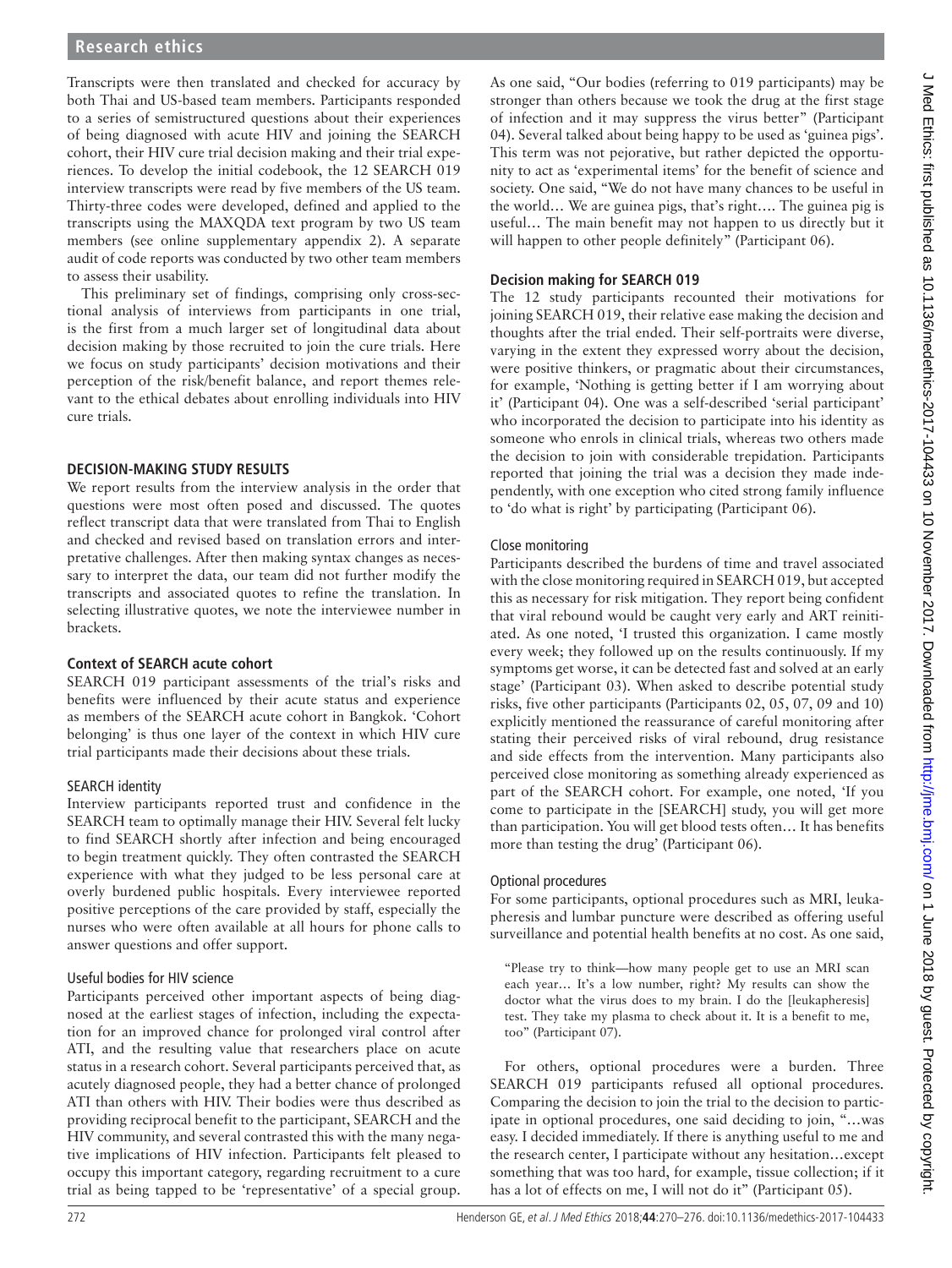This underscores these participants' understanding that they have the autonomy to decline certain procedures even after joining the trial.

#### Anticipating going off ART

The large majority of participants demonstrated an understanding of the major risks of ATI, the likelihood of viral rebound and possibility of drug resistance in restarting ART. In addition, several mentioned time/travel burden, negative impact on work and privacy concerns. However, in light of the trial's intense monitoring, participants balanced risks against what they described as real benefits of stopping ART. Thus, ATI was classified as an exciting, rare opportunity to reduce treatment burden, increase a sense of normalcy and test their bodies in what they considered a safe environment with the sanctioning of their healthcare providers. Echoing the excerpt above from Participant 05, and other participants who were interested in using their bodies for scientific investigations, one said:

I want to stop the drug. I want to know, the same as the staff wants to know, how it will be if we stopped the drug. If we stopped the drug, will the virus increase? How long will it take to increase, one year or twoyears? I want to know, too… But I [was] confident if I participated and the virus rebounded, the study still takes care of me, so I can decide easily… [And] Because the study has told [me] that if there are any problems, the study is willing to be responsible or pay for the treatment for that symptom. It's okay. (Participant 02)

The strong appeal of being off an ART drug regimen was further described by another participant: 'I was very happy, was very excited. I turned off every [reminder] alarm. The alarm that I set for over a year, I was going to turn it off' (Participant 06).

When asked if they understood the risks of the study when they joined 019, several mentioned exposure to the experimental drugs and specific side effects. One participant said, "I was afraid of only one thing…taking one more drug, because I always check the news about people who were taking the anticancer drug [Vorinostat]" (Participant 05). This participant resolved that if he was randomised to the experimental group and his 'body was not strong enough,' he would withdraw if needed. Another participant declared himself 'lucky' to be randomised to the control group (Participant 06).

## Relationships with others and society

Participants described benefits to self and to society in a variety of interrelated ways. Some described short and longer term 'wins' for both themselves and others: 'It will be my luck if I am cured. If not, I'm okay. More than that, I wanted the research to provide information for the future' (Participant 08). Although most stated that they did not expect a cure, they did hope for scientific advances:

The hope of infected people, we hope that in the near future, we will see the treatment, medicine, or vaccine that lets us not need to take the drug or kills the virus completely, and we have the vaccine for uninfected people that is the same as the Influenza vaccine which we inject into normal people for prevention. (Participant 07)

The same participant later described creating benefit for society through incremental scientific gains from early-phase research, as illustrated by this striking metaphor:

Even if there is not yet any conclusion, we are in the process. It's like we are on a conveyor belt—when the packaging comes out,

if it cannot be used and is thrown away, that package can provide guidance for a new package in the future. (Participant 07)

Some focused on helping the SEARCH team or the cohort. Many participants wanted to aid the research team who 'work so hard and always encourage [us]' (Participant 06). A few seemed motivated as well by a feeling of solidarity within the cohort, for example, 'Now I have my brothers and sisters and we talk and encourage each other' (Participant 07). Furthermore, because so few people are eligible for cure trials, this may translate into a feeling of responsibility to volunteer.

Despite the close relationships with the SEARCH team, participants nonetheless reported both voluntariness and feeling informed, as this individual revealed:

I walked in here by myself. I made the decision by myself. They did not force me. I can withdraw whenever I want… About the knowledge, they told me everything…what will I get from this study, what are the benefits, what are the disadvantages, what will happen after I stopped the drug… Will it have any long-term effects on me? (Participant 05)

## **Discussion**

The empirical data we present reveal why individuals decided to join the first HIV cure trial offered to Thai SEARCH cohort members. As such, they are relevant to the risk/benefit ratio challenge and associated ethical concerns about participation in HIV cure research portrayed in the recent *Journal of Medical*  Ethics special issue.<sup>[7](#page-5-6)</sup> This study and the related conclusions do not address disagreements about the science of cure trials, or the validity and acceptability of the use of ATI within those trials. We defer to experts to debate those issues in other forums.

Our DMS finds that participation is considered by participants (on various grounds) to be sufficiently worthwhile to make it reasonable for them to join and remain in studies with ATI, at least in the particular cultural and social contexts of the Thai SEARCH cohort and the 019 trial. Our results similarly reveal how participants' understanding of their own decision making may be markedly different than the risk/benefit evaluation that has characterised HIV cure ethics discussions to date, and that is known to frame decision making within institutional review boards. $30\,31$  That is because our participants value a wide range of potential benefits, and perceive an opportunity to benefit from what regulators characterise as the primary risk of trial participation. Thus, our participants' entire risk/benefit calculus is framed quite differently from that of most clinical researchers and regulators.

The category of benefits that commonly holds the most weight with scientists and ethicists is direct benefits,  $32\frac{33}{1}$  which are defined as the clinical benefits of the experimental agent and procedures that are scientifically necessary to test the experimental intervention under study. Our participants appreciated the risks of ATI, but they complicated the traditional concept of direct benefit in their reporting of the hopefulness engendered by going off ART. ATI was not interpreted *simply in terms of risk or benefit*, but as a complex act in which testing of one's body, the potential for restoration of normal life, and the deviation from trusted, clinical standard of care, was merged under the careful supervision of doctors and nurses. In fact, our data suggest that it is not uncommon for trial procedures or activities to embody both beneficial and harmful dimensions, even for the same participant.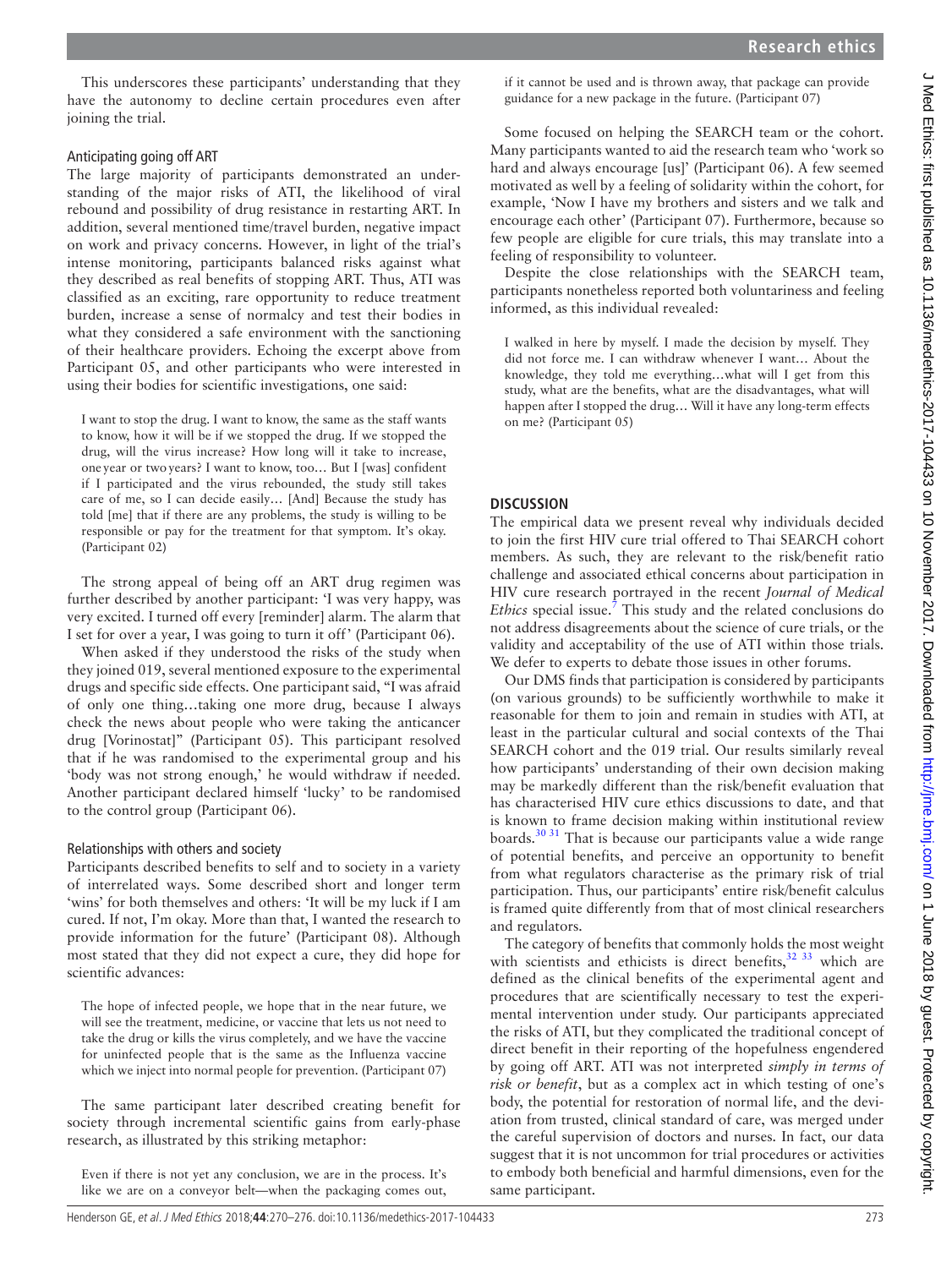Aspirational benefits are those directed to individuals and society that the research may eventually produce, and are commonly reflected in altruistic benefit attributions.<sup>32</sup> <sup>34</sup> <sup>35</sup> SEARCH 019 participants also depicted themselves and their trial decisions in relation to others, identifying as members of the SEARCH cohort and as having a special physiology shared with those with acute diagnoses. While altruism and reciprocity were common themes, our participants' close relationships with SEARCH staff, in a context where HIV-positive status is approached with compassion and understanding, blur the boundaries between research, clinical care and community. While this boundary blurring raises some concerns in the clinical trial context, $36\frac{37}{10}$  the positive meaning of these relationships for our participants should not be underestimated.<sup>[38](#page-6-14)</sup> Their desire to be 'normal' and to be of use to society, and even to conceive of their bodies as 'special' in a positive sense despite HIV infection, illustrates how they redefine the meaning of research participation in the context of an illness that alters self-concept and poses quality-of-life burdens.

In addition to aspirational benefits, our participants reported other important, non-direct benefits. This is particularly evident in their improved sense of self-worth in relation to usefulness or normality, and their sense of being well cared for by the SEARCH team. As such, these outcomes might also be classified as inclusion benefits, that is, psychological and ancillary care-re-lated benefits that arise from being a research participant.<sup>[39](#page-6-15)</sup> These broader inclusion benefits have been perceived as insufficiently compelling to offset research risks. $40$  Participants in the SEARCH 019 study, however, weighed various forms of benefit against study-related risks, and highly valued inclusion benefits in the benefit/risk calculus.

Our findings demonstrate that what participants perceive to have received from being in a trial, and by extension what makes participation worthwhile in light of perceived risks and study-related burden, may be different from the benefits that researchers may imagine they are providing. In this sense, our participants' appeals to what can be interpreted as direct, aspirational and inclusion benefits demonstrate an alternative that combines Eyal's proposals in which risks are mitigated, benefits to participants are increased (because indirect benefits are taken into account and ATI is perceived as a benefit) and societal benefits also figure into decision making. In addition, our participants used their trial participation to help make meaning of their HIV experience, their personal histories and the social meaning of HIV cure research through the contextual lens of interactions with the research team and other contingent factors. We thus demonstrate that the way participants experience and are motivated to engage in research is quite different from the perspective of researchers and regulators as they classify the same aspects of a trial into risks and benefits, in order to facilitate a risk-benefit calculus.

The question that remains is whether our participants made a rational choice.

The complex motivations (including altruistic ones) driving HIV research participation may not take the form of the same objective risk-benefit calculus undertaken by experts, nor is that calculus conducted similarly by all participants. In fact, as Buchak argued, 'it is not as if each individual in the society gets to experience the average wellbeing [or risk]. $41$  What matters is how each individual person fares...and [how] each subject holds that the risky strategy is better for him….' Further, Buchak posits a model for rational but divergent participant preferences using risk-weighted expected utility maximisation, which incorporates three psychological components to decision making: the

individual valuing of the anticipated consequences of the decision, perceptions of how likely consequences are to occur and the extent that the participant values the worst-case against the best-case scenario. Thus 'risk-inclined individuals' may make a rational choice for themselves based on higher consideration of potential benefits than for potential risks, even with an understanding that the chance for the benefit is low. From our view, this is how we see our participants demonstrating a rational choice. Further, our data provide support for Buchak's call to include preferences in determining rationality of decision making.

Participant preferences about participating in research do (and should) involve an array of considerations that arise from and are enacted within specific contexts in which cure trials are offered. Our research findings reveal how individual choices may appear irrational when one employs a narrow view of what reasons ought to count in research participation decisions. When the context of specific cure trials is brought in, the decisions of our participants appear rational because their appraisal of factors such as ATI differs from experts; more consequences figure in their decisions than appeared from the outside; and the standard of practical rationality against which these choices are evaluated needs to adapt to include considerations *beyond* consequences. For example, our participants sometimes seem to be forming and expressing new goals and identities *through* research participation, rather than framing the choice to participate as means to achieve fixed preferences established in advance.

Even if attention to participant preferences and lived experiences helps render research participation in HIV cure research more reasonable, should those experiences also be taken into account when ethically assessing whether a trial should be offered? Regulators, HIV researchers, advocates and bioethicists need to consider whether and how participants' perceptions of and experiences in HIV cure research fit into their ethical and regulatory judgments. Some commentators acknowledge participant perspectives in terms of rational decision making, but discount their ethical import by framing them as inclusion benefits, which are difficult to predict and often person specific, $40$ or by acknowledging their import, but dismissing their ethical salience.<sup>17</sup> In contrast, our data indicate that the potential for a more normal life, enhanced self-worth and contributing benefits to the HIV community were anything but insignificant for SEARCH 019 participants. They seem to play a major role in making trial participation attractive, acceptable or meaningful.

And yet clinical HIV researchers are better positioned than most potential participants to understand the risks of ATI, especially in relation to the clinical treatment option of uninterrupted ART. Third parties (e.g., regulators, ethics committees, bioethicists) have a responsibility to independently determine whether a trial is ethical and compliant with relevant regulations. Among their obligations is to place a cap on the level of clinical risk research participants undertake when there is no prospect of direct medical benefit, such that some individuals are not imperilled for the sake of the greater good. While we agree that these considerations are important, and in fact our data support much stronger influences of possible benefits than risks for our participants, our data also support Buchak's conclusion<sup>41</sup> that thinking about research ethics in terms of narrowly defined participant rationality might not be the best criterion around which to centre debates about cure research ethics, as it might sidetrack the research community from evaluating such research in light of other morally relevant criteria.<sup>42</sup> For those facing perplexing questions about how to design and whether to approve cure research, our findings may allay some anxieties; ATI might indeed be a clinical risk to participants (and/or increase the risk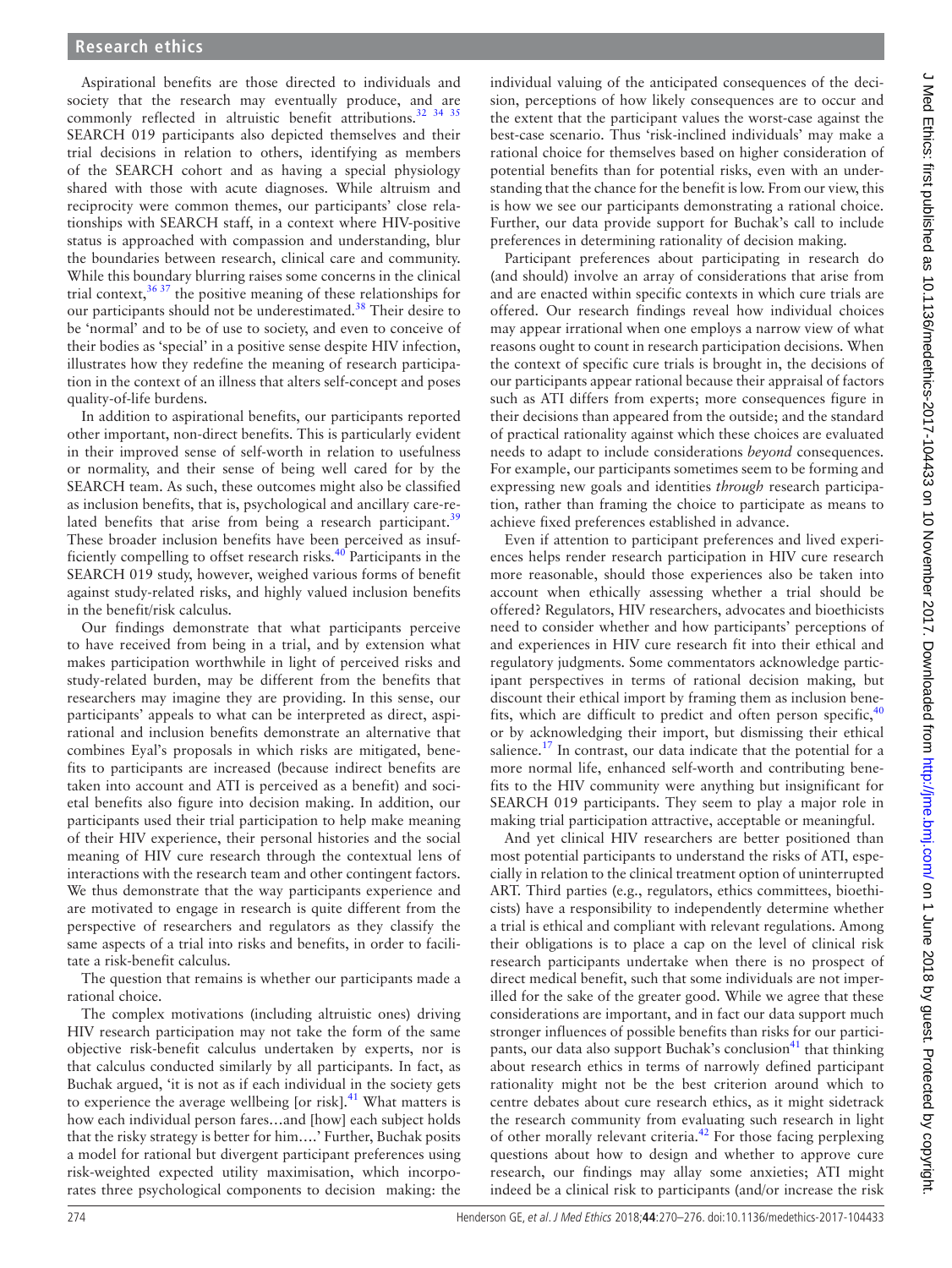of infection to others), but is also appreciated as a reprieve from the burdens of HIV-positive status and treatment, and as part of an opportunity to contribute to the HIV community—both locally and across time. One could, for example, include such information in informed consent processes, without implying that such positive aspects of trial participation will be experienced by all participants. After all, one is supposed to mention *potential* benefits and risks, including less likely ones. Alternatively, other ethical considerations might be more salient as a result of these findings; for example, the reassurance participants get from prior relationships with clinical researchers and from clinical trial monitoring suggests that cure research ethics might want to reflect on how such practices are presented to and understood by prospective participants. In addition, our findings suggest that contexts in which HIV-positive status is highly stigmatised can combine with cultural expectations to be considerate of others (in Thai, '*kreng-jai'*), generating potential concerns about participant vulnerability and the fairness of subject selection.<sup>[43](#page-6-19)</sup>

We acknowledge the limitations of our data: it comes only from those who chose to participate in the clinical trial, from a unique acute HIV cohort in Thailand, and is based on translated materials (though the interview translations, both literal and cultural, are independently checked by three native Thai speakers). We must continue to explore the impact of SEARCH and Thai cultural norms on decision-making processes. Though we explored trial perceptions and decision-making influences during the interviews, we did not conduct a systematic assessment of their knowledge about the clinical trial risks. In addition, these interviews occurred when most participants had returned to ART after viral rebound. Undoubtedly, they reframed components of their decision making based on these trial experiences. We will explore this in future interviews. Moving forward, our study is conducting interviews at two or more time points during each subsequent SEARCH cure trial, with those who chose to participate and those who declined. This allows us to reduce retrospective bias, determine changes to perceptions of the risk/benefit balance over time and make systematic comparisons across participants (who would be hypothesised to be risk inclined in the cure trial context) and decliners (who would be hypothesised to be risk avoidant in the cure trial context) and different types of cure trials. Finally, to explore the impact of the specific Thai context, we plan to replicate our DMS in other locations.

To date, ethical discourse about early-phase HIV cure research has been dominated by concerns about 'bad gambles' and a narrow vision of research participant rationality. One important contribution of qualitative research is the ability to identify and address previously neglected but ethically relevant aspects of cure research. In such a complex research setting, oversimplifying what constitutes a morally relevant consideration is in and of itself an obstacle to progress. Evidence about what actually matters to cure research participants provides an important corrective, ensuring that third-party concerns do not operate on hidden and mistaken assumptions about what is at stake for participants. Such findings also move us towards a triangulated approach to cure research ethics: one that is simultaneously informed by the perspectives of researchers, participants and third-party regulators and bioethicists.

#### **Author affiliations**

<sup>1</sup>Department of Social Medicine, UNC School of Medicine, Chapel Hill, North Carolina, USA

<sup>2</sup> Center for Newborn Screening, Ethics, and Disability Studies, RTI International, Research Triangle Park, North Carolina, USA<br><sup>3</sup>SEARCH, Thai Red Cross AIDS Research Centre, Bangkok, Thailand

<sup>3</sup>SEARCH, Thai Red Cross AIDS Research Centre, Bangkok, Thailand<br><sup>4</sup>Clinical Research Associates Department, HIV-NAT, Thai Red Cross AIDS Research Centre, Bangkok, Thailand

<sup>5</sup>Walter Reed Army Institute of Research, Silver Spring, Maryland, USA<br><sup>6</sup>Betrovirology Department, Henry M. Jackson Foundation for the Adva

 $6$ Retrovirology Department, Henry M. Jackson Foundation for the Advancement of Military Medicine, Bethesda, Maryland, USA

#### **Acknowledgements** We are very grateful to our SEARCH 019 DMS interview participants.

**Contributors** Each author has reviewed the current manuscript and made contributions as per the requirements of the journal. All authors were engaged in the planning, conduct and reporting of the work in this paper. EK, JA, GEH, HLP, RJC, SR and JF conceived the project and its design, as well as worked on the development of the manuscript throughout. EK, NP and NC conducted the trial whose participants were interviewed and provided critical expert comments on the themes developed in this manuscript as it was being conceived and written. TJ conducted the interviews, and made significant contributions to the code development and the manuscript. GEH, RJC, AG, HLP and KM developed the codebook and coded the interviews, with input from SR, JF, NQO and TJ. AG, NQO and KM made significant contributions to developing the themes of the paper and its writing. EK, NQO and TJ were involved in the details of translation and interpretation of key themes in the Thai context.

**Funding** This work was supported by a grant from the National Institute for Allergy and Infectious Disease (1R01AI127024).

**Competing interests** None declared.

**Ethics approval** The study was approved by the IRBs at the University of North Carolina at Chapel Hill and the Walter Reed Army Institute of Research (WRAIR), and by the Chulalongkorn University Institutional Review Board, which oversees all SEARCH-related studies.

**Provenance and peer review** Not commissioned; externally peer reviewed.

**Data sharing statement** Due to concerns about maintaining confidentiality of our interviews, and their small numbers, we are not making those interview transcripts available.

**Open Access** This is an Open Access article distributed in accordance with the Creative Commons Attribution Non Commercial (CC BY-NC 4.0) license, which permits others to distribute, remix, adapt, build upon this work non-commercially, and license their derivative works on different terms, provided the original work is properly cited and the use is non-commercial. See: [http://creativecommons.org/](http://creativecommons.org/licenses/by-nc/4.0/) [licenses/by-nc/4.0/](http://creativecommons.org/licenses/by-nc/4.0/)

© Article author(s) (or their employer(s) unless otherwise stated in the text of the article) 2018. All rights reserved. No commercial use is permitted unless otherwise expressly granted.

#### **References**

- <span id="page-5-0"></span>1 Deeks SG, Lewin SR, Havlir DV. The end of AIDS: HIV infection as a chronic disease. [Lancet](http://dx.doi.org/10.1016/S0140-6736(13)61809-7) 2013;382:1525–33.
- <span id="page-5-1"></span>2 Le T, Wright EJ, Smith DM, et al. Enhanced CD4+ T-cell recovery with earlier HIV-1 antiretroviral therapy. [N Engl J Med](http://dx.doi.org/10.1056/NEJMoa1110187) 2013;368:218-30.
- <span id="page-5-2"></span>3 Cohen MS, Chen YQ, McCauley M, et al. Prevention of HIV-1 infection with early antiretroviral therapy. [N Engl J Med](http://dx.doi.org/10.1056/NEJMoa1105243) 2011;365:493-505.
- <span id="page-5-3"></span>4 Treisman GJ, Soudry O. Neuropsychiatric Effects of HIV Antiviral Medications. [Drug Saf](http://dx.doi.org/10.1007/s40264-016-0440-y) 2016;39:945–57.
- <span id="page-5-4"></span>5 Margolis DM, Garcia JV, Hazuda DJ, et al. Latency reversal and viral clearance to cure HIV-1. [Science](http://dx.doi.org/10.1126/science.aaf6517) 2016;353:aaf6517.
- <span id="page-5-5"></span>6 Deeks SG, Lewin SR, Ross AL, et al. International AIDS Society global scientific strategy: towards an HIV cure 2016. [Nat Med](http://dx.doi.org/10.1038/nm.4108) 2016;22:839-50.
- <span id="page-5-6"></span>Eyal N. The benefit/risk ratio challenge in clinical research, and the case of HIV cure: an introduction. [J Med Ethics](http://dx.doi.org/10.1136/medethics-2016-103427) 2017;43:65-6.
- <span id="page-5-7"></span>8 Tucker JD. Rennie S, and the Social Ethical Working Group on HIV Cure. Social and ethical implications of HIV cure research. AIDS 2014;28:1247–50.
- 9 Lo B, Grady C. Working Group on Ethics of the International Aids Society. Ethical considerations in HIV cure research: points to consider. Curr Opin HIV AIDS 2013;8:243–9.
- 10 Eyal N, Kuritzkes DR. Challenges in clinical trial design for HIV-1 cure research. [Lancet](http://dx.doi.org/10.1016/S0140-6736(13)62040-1) 2013;382:1464–5.
- 11 Sugarman J. HIV cure research: expanding the ethical considerations. [Ann Intern Med](http://dx.doi.org/10.7326/0003-4819-159-7-201310010-00694) 2013;159:490–1.
- 12 Sugarman J. Ethics of Curing HIV: Roundtable Discussion Talk. 7th IAS Conference on HIV Pathogenesis, Treatment, and Prevention. Kuala Lumpur, 2013.
- 13 Sugarman J, Lewin SR, Henrich TJ, et al. Ethics of ART interruption after stem-cell transplantation. [Lancet HIV](http://dx.doi.org/10.1016/S2352-3018(15)00248-9) 2016;3:e8-e10.
- 14 Garner SA, Rennie S, Ananworanich J, et al. Interrupting antiretroviral treatment in HIV cure research: scientific and ethical considerations. [J Virus Erad](http://www.ncbi.nlm.nih.gov/pubmed/28435691) 2017;3:82-4.